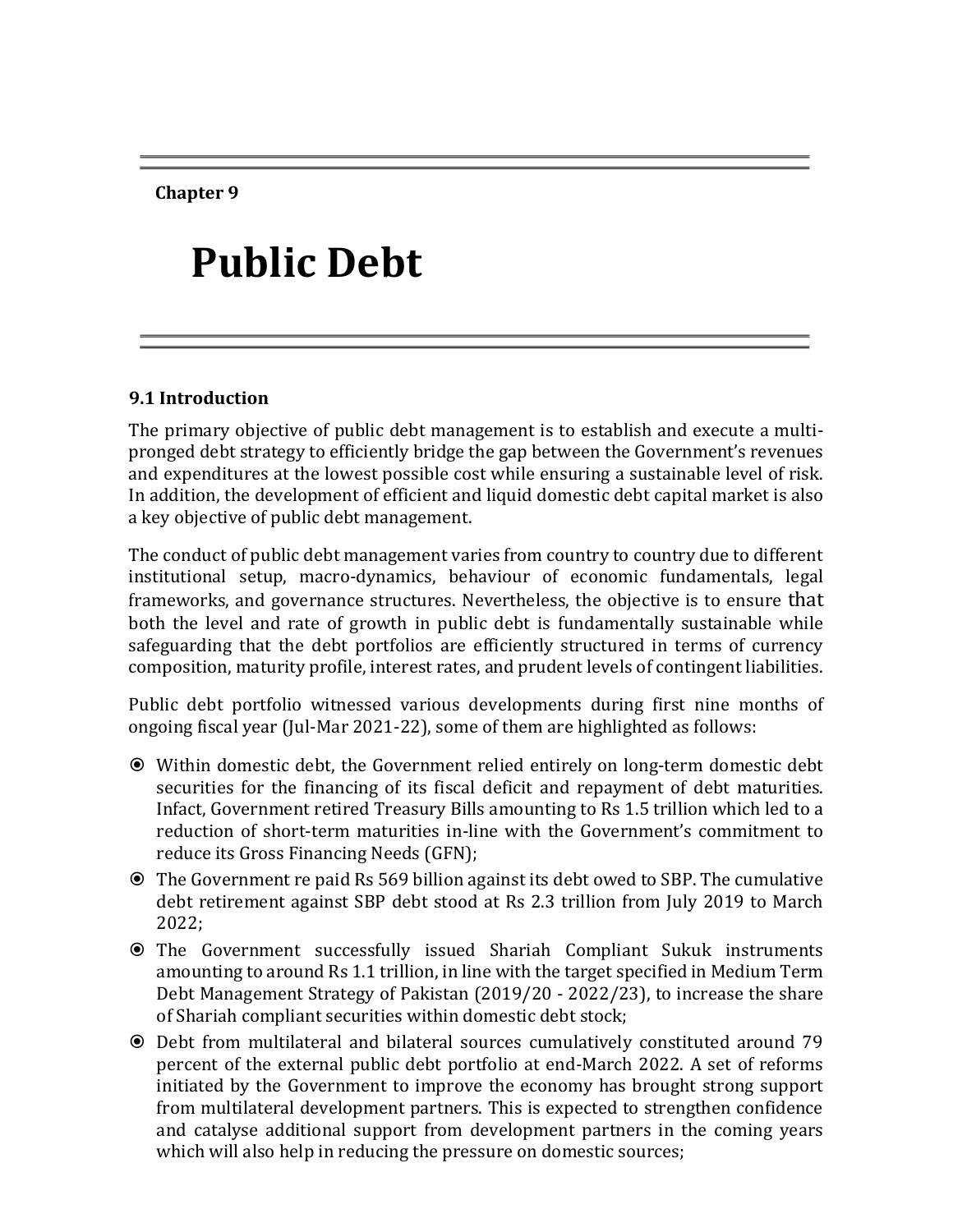- Successful completion of the 6th review of the IMF Extended Fund Facility (EFF) led to the disbursement of US\$ 1,053 million;
- Government received US\$ 3,000 million deposit from Saudi Arabia which was utilized towards budgetary support;
- Within external debt, inflows from multilateral and bilateral development partners remained major sources of funding. In addition, Pakistan successfully raised US\$ 1 billion in July 2021 through multi-tranche tap issuance of 5-, 10- and 30-year Eurobonds and at a premium;
- In January 2022, the Government of Pakistan successfully raised US\$ 1 billion through the issuance of International Sukuk under the 'Trust Certificate Issuance Program'. This was the first time that Government has issued International Sukuk with 7 Year maturity and at market-clearing price i.e., zero issuance premium. The transaction was very successful as healthy participation was witnessed from Middle Eastern and European investors and as the books were oversubscribed 2.7 times;
- Government repaid US\$ 1 billion against maturing International Sukuks in October 2021;
- Government utilized IMF allocated SDR equivalent to Rs 475 billion to support its budgetary operations.

Over the medium-term, the Government objective is to reduce its Gross Financing Needs (GFN) through various measures mainly including (i) better cash flow management; (ii) lengthening of debt maturity profile; (iii) development of regular Islamic based lending programs; and (iv) availing maximum concessional financing from bilateral and multilateral development partners.

# **9.2 Public Debt**

Fiscal Responsibility and Debt Limitation (FRDL) Act 2005 defines "Total Public Debt" as debt owed by Government (including Federal Government and Provincial Governments) serviced out of consolidated fund and debts owed to the International Monetary Fund.

| <b>Table 9.1: Total Public Debt</b>                                                                                                                                                                                                                             |        |                    |        |        |        |          |  |  |  |  |
|-----------------------------------------------------------------------------------------------------------------------------------------------------------------------------------------------------------------------------------------------------------------|--------|--------------------|--------|--------|--------|----------|--|--|--|--|
| (Rs in billion)                                                                                                                                                                                                                                                 | Iun-13 | Iun-18             | Iun-19 | Iun-20 | Iun-21 | $Mar-22$ |  |  |  |  |
| Domestic Debt                                                                                                                                                                                                                                                   | 9,520  | 16,416             | 20,732 | 23,283 | 26,265 | 28,076   |  |  |  |  |
| <b>External Debt</b>                                                                                                                                                                                                                                            | 4,771  | 8,537              | 11,976 | 13,116 | 13,601 | 16,290   |  |  |  |  |
| <b>Total Public Debt</b>                                                                                                                                                                                                                                        | 14,292 | 24,953             | 32,708 | 36,399 | 39,866 | 44,366   |  |  |  |  |
| Total Debt of the Government <sup>1</sup>                                                                                                                                                                                                                       | 13,457 | 23,024             | 29,521 | 33,235 | 35,669 | 39,882   |  |  |  |  |
| (In percent of GDP)                                                                                                                                                                                                                                             |        |                    |        |        |        |          |  |  |  |  |
| Domestic Debt                                                                                                                                                                                                                                                   | 42.5   | 41.9               | 47.3   | 49.0   | 47.1   |          |  |  |  |  |
| <b>External Debt</b>                                                                                                                                                                                                                                            | 21.3   | 21.8               | 27.3   | 27.6   | 24.4   |          |  |  |  |  |
| <b>Total Public Debt</b>                                                                                                                                                                                                                                        | 63.8   | 63.7               | 74.7   | 76.6   | 71.5   |          |  |  |  |  |
| Total Debt of the Government <sup>1</sup>                                                                                                                                                                                                                       | 60.1   | 58.7               | 67.4   | 69.9   | 63.9   |          |  |  |  |  |
|                                                                                                                                                                                                                                                                 |        | (Memorandum Items) |        |        |        |          |  |  |  |  |
| GDP (current market price)                                                                                                                                                                                                                                      | 22,386 | 39.190             | 43,798 | 47,540 | 55,796 | 66,950   |  |  |  |  |
| US Dollar, last day average exchange rates                                                                                                                                                                                                                      | 99.1   | 121.5              | 163.1  | 168.2  | 157.3  | 183.5    |  |  |  |  |
| <sup>1</sup> As per Fiscal Responsibility and Debt Limitation Act, 2005 amended in June 2017, "Total Debt of the Government" means the debt of the                                                                                                              |        |                    |        |        |        |          |  |  |  |  |
| Government (including the Federal Government and the Provincial Governments) serviced out of the consolidated fund and debts owed to the                                                                                                                        |        |                    |        |        |        |          |  |  |  |  |
| International Monetary Fund (IMF) less accumulated deposits of the Federal and Provincial Governments with the banking system.<br>Note: PBS has changed the National Accounts base year from 2005/06 to 2015/16. The new GDP numbers are available from 2015/16 |        |                    |        |        |        |          |  |  |  |  |
|                                                                                                                                                                                                                                                                 |        |                    |        |        |        |          |  |  |  |  |
| Source: State Bank of Pakistan and Debt Policy Coordination Office, Ministry of Finance                                                                                                                                                                         |        |                    |        |        |        |          |  |  |  |  |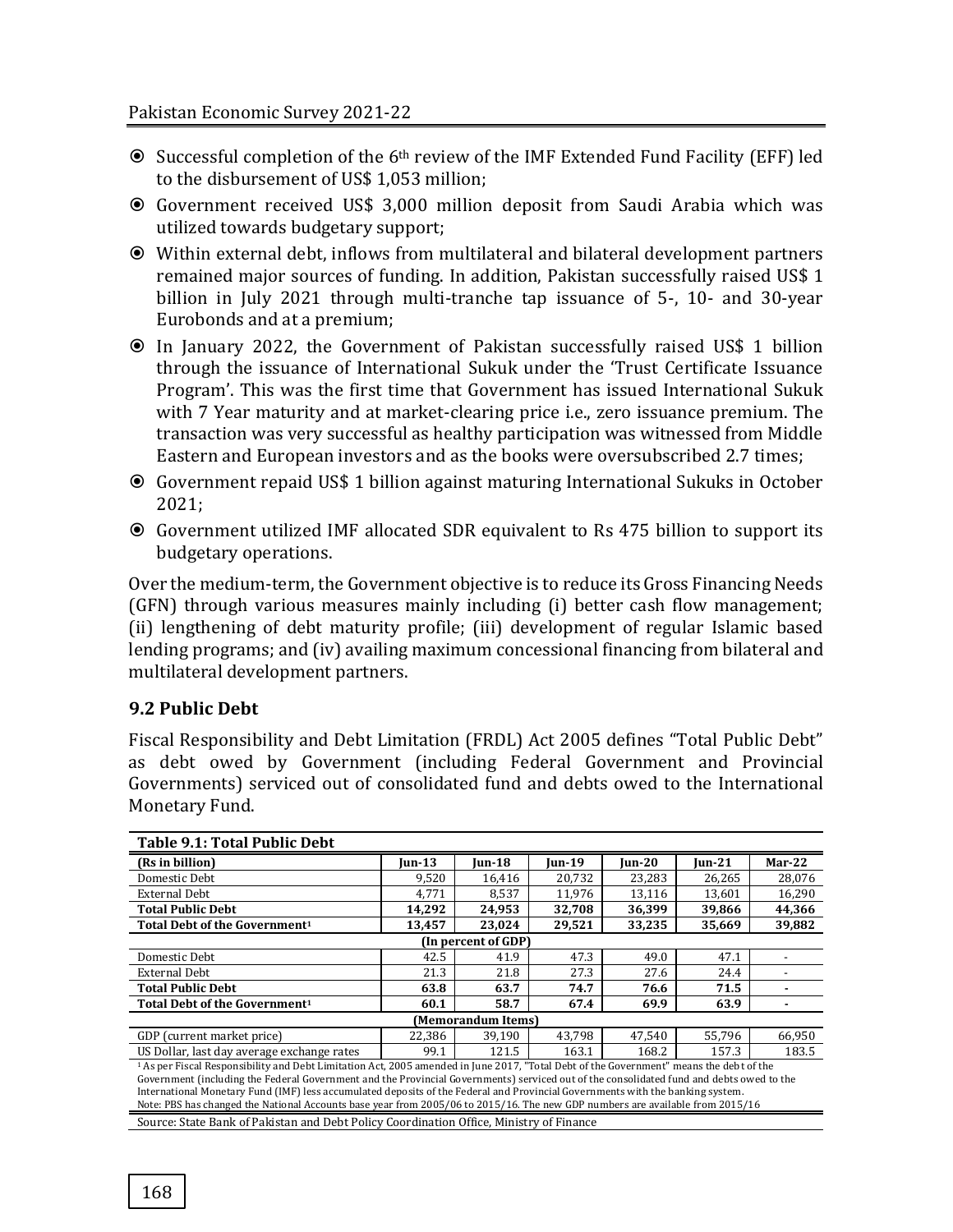Total public debt was recorded at Rs 44,366 billion at the end-March 2022 (Table 9.1), registering an increase of Rs 4,500 billion during first nine months of current fiscal year. Apart from financing of Federal fiscal deficit, the depreciation of Pak Rupee against US Dollar by around 26 percentage points led to significant increase in the value of external public debt when converted into Pak Rupees. The main reasons for increase in total public debt during first nine months of ongoing fiscal year vis-à-vis corresponding period of last year are presented in table 9.2.

| Table 9.2: Increase in Total Public Debt                                     |                     | (Rs billion)        |
|------------------------------------------------------------------------------|---------------------|---------------------|
|                                                                              | <b>Jul-Mar FY21</b> | <b>Jul-Mar FY22</b> |
| Increase / (Decrease) in Total Public Debt                                   | 1,607               | 4,500               |
| of which:                                                                    |                     |                     |
| Federal Primary Deficit / (Surplus)                                          | 39)                 | 1.047               |
| Interest on Debt                                                             | 2.104               | 2,118               |
| Currency Depreciation / (Appreciation)                                       | (1, 133)            | 1,744               |
| Increase / (Decrease) in Government Cash Balance                             | 675                 | (409)               |
| Source: Budget Wing and Debt Policy Coordination Office, Ministry of Finance |                     |                     |

|                 |                   |      |               |      | Box-I: Trend in Total Public Debt (end-June position) |       |             |                     |                          |        |               |
|-----------------|-------------------|------|---------------|------|-------------------------------------------------------|-------|-------------|---------------------|--------------------------|--------|---------------|
| Year            | Domestic External |      | <b>Public</b> | Year | Domestic External                                     |       | Public      | Year                | <b>Domestic External</b> |        | <b>Public</b> |
|                 | <b>Debt</b>       | Debt | Debt          |      | Debt                                                  | Debt  | <b>Debt</b> |                     | <b>Debt</b>              | Debt   | Debt          |
| (Rs in billion) |                   |      |               |      |                                                       |       |             |                     |                          |        |               |
| 1971            | 14                | 16   | 30            | 1989 | 333                                                   | 300   | 634         | 2007                | 2,601                    | 2,201  | 4,802         |
| 1972            | 17                | 38   | 55            | 1990 | 381                                                   | 330   | 711         | 2008                | 3,274                    | 2,853  | 6,127         |
| 1973            | 20                | 40   | 60            | 1991 | 448                                                   | 377   | 825         | 2009                | 3,860                    | 3,871  | 7,731         |
| 1974            | 19                | 44   | 62            | 1992 | 532                                                   | 437   | 969         | 2010                | 4,653                    | 4,357  | 9,010         |
| 1975            | 23                | 48   | 70            | 1993 | 617                                                   | 519   | 1,135       | 2011                | 6,014                    | 4,756  | 10,771        |
| 1976            | 28                | 57   | 85            | 1994 | 716                                                   | 624   | 1,340       | 2012                | 7,638                    | 5,059  | 12,697        |
| 1977            | 34                | 63   | 97            | 1995 | 809                                                   | 688   | 1,497       | 2013                | 9,520                    | 4,771  | 14,292        |
| 1978            | 41                | 71   | 112           | 1996 | 920                                                   | 784   | 1.704       | 2014                | 10,907                   | 5,085  | 15,991        |
| 1979            | 52                | 77   | 130           | 1997 | 1,056                                                 | 939   | 1,995       | 2015                | 12,193                   | 5,188  | 17,380        |
| 1980            | 60                | 86   | 146           | 1998 | 1,199                                                 | 1,193 | 2,392       | 2016                | 13,626                   | 6,051  | 19,677        |
| 1981            | 58                | 87   | 145           | 1999 | 1,389                                                 | 1,557 | 2,946       | 2017                | 14,849                   | 6,559  | 21,409        |
| 1982            | 81                | 107  | 189           | 2000 | 1,645                                                 | 1,527 | 3,172       | 2018                | 16,416                   | 8,537  | 24,953        |
| 1983            | 104               | 123  | 227           | 2001 | 1,799                                                 | 1,885 | 3,684       | 2019                | 20,732                   | 11,976 | 32,708        |
| 1984            | 125               | 132  | 257           | 2002 | 1,775                                                 | 1,862 | 3,636       | 2020                | 23,283                   | 13,116 | 36,399        |
| 1985            | 153               | 156  | 309           | 2003 | 1,895                                                 | 1,800 | 3,694       | 2021                | 26,265                   | 13,601 | 39,866        |
| 1986            | 203               | 187  | 390           | 2004 | 2,028                                                 | 1,839 | 3,866       |                     |                          |        |               |
| 1987            | 248               | 209  | 458           | 2005 | 2,178                                                 | 2,034 | 4,211       | 2022<br>(end March) | 28,076                   | 16,290 | 44,366        |
| 1988            | 290               | 233  | 523           | 2006 | 2,322                                                 | 2,038 | 4,359       |                     |                          |        |               |

The trend in total public debt since 1971 is presented in Box-I.

Source: State Bank of Pakistan, Debt Policy Coordination Office

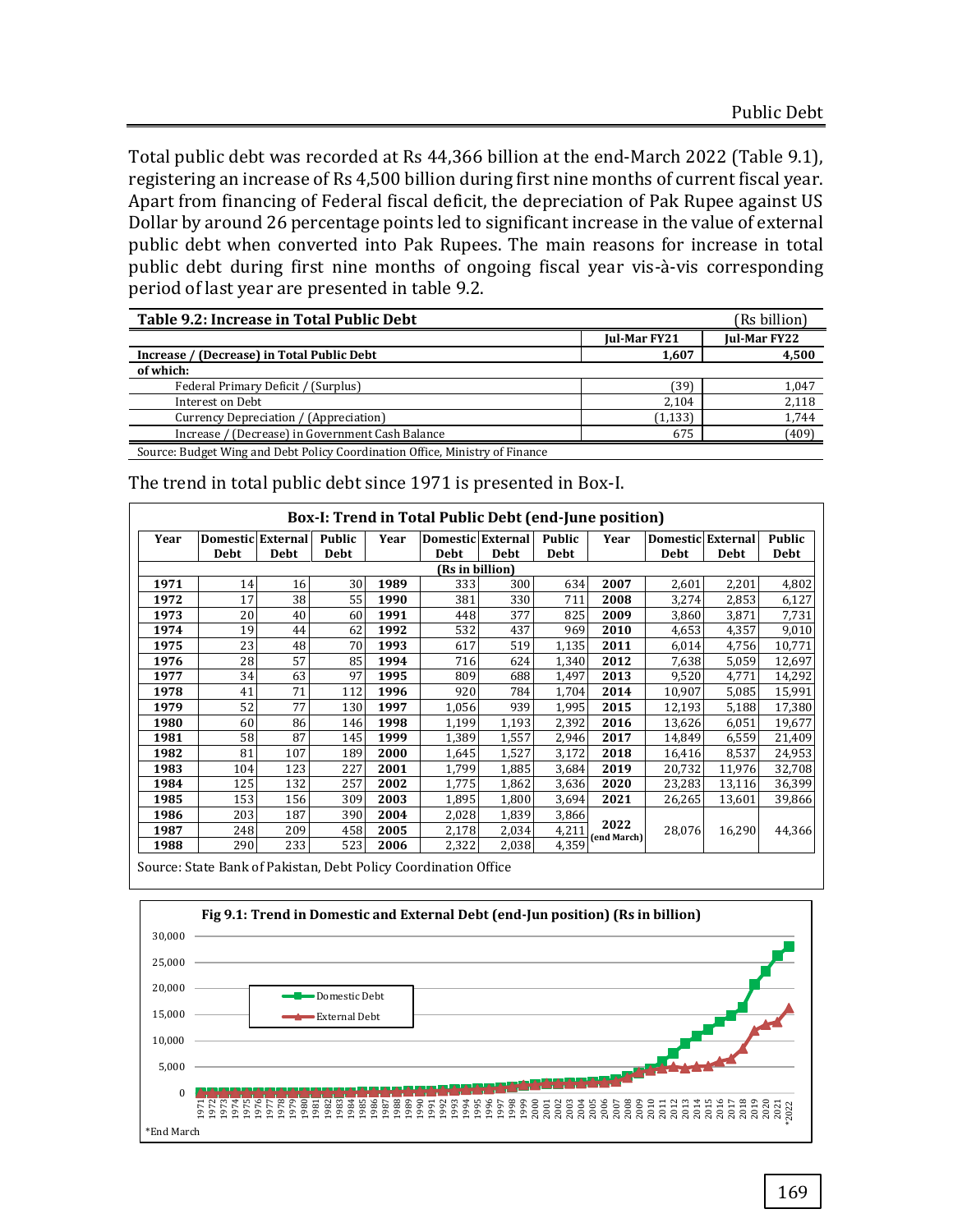

## **9.3 Progress on Medium Term Debt Management Strategy (2019/20 - 2022/23)**

Government remained within the benchmarks and thresholds defined in the Medium-Term Debt Management Strategy (MTDS)<sup>1</sup>at end-December 2021 as depicted in the table 9.3.

| Table 9.3: Key Debt Risk Indicators                        |                                                                     |              |              |  |  |  |  |  |  |
|------------------------------------------------------------|---------------------------------------------------------------------|--------------|--------------|--|--|--|--|--|--|
| <b>Risk Exposure</b>                                       | <b>Indicators</b>                                                   | End Dec-2020 | End Dec-2021 |  |  |  |  |  |  |
| Currency Risk                                              | Share of External Debt in Total Public Debt (%)                     | 35.1         | 37.4         |  |  |  |  |  |  |
| Refinancing Risk                                           | ATM of Domestic Debt (Years)                                        | 4.1          | 4.0          |  |  |  |  |  |  |
|                                                            | ATM of External Debt (Years)                                        | 7.0          | 6.7          |  |  |  |  |  |  |
|                                                            | Share of Debt Maturing within 1 Year (% of GDP)                     | 21.4         | 19.0         |  |  |  |  |  |  |
| Refixing Risk                                              | ATR of Domestic Debt (Years)                                        | 1.7          | 1.9          |  |  |  |  |  |  |
|                                                            | ATR of External Debt (Years)                                        | 6.1          | 5.7          |  |  |  |  |  |  |
|                                                            | Share of Shariah Compliant Instruments in Government Securities (%) | 3.8          | 6.4          |  |  |  |  |  |  |
|                                                            | Share of Fixed Rate Debt in Government Securities (%)               | 32.4         | 25.5         |  |  |  |  |  |  |
| ATM: Average Time to Maturity; ATR: Average time to Refix; |                                                                     |              |              |  |  |  |  |  |  |
|                                                            | Source: Debt Policy Coordination Office, Ministry of Finance        |              |              |  |  |  |  |  |  |

## **9.4 Servicing of Public Debt**

Interest servicing was recorded at Rs 2,118 billion during the first nine months of the current fiscal year against its annual budgeted estimate of Rs 3,060 billion. Domestic interest payments were recorded at Rs 1,897 billion and constituted around 90 percent of total interest servicing which is mainly attributable to a higher volume of domestic debt in the total public debt portfolio.

| Table 9.4: Public Debt Servicing FY2021-22 (Rs billion) |                                                                                                 |                       |                                                 |      |  |  |  |  |  |  |
|---------------------------------------------------------|-------------------------------------------------------------------------------------------------|-----------------------|-------------------------------------------------|------|--|--|--|--|--|--|
|                                                         | <b>Budgeted</b><br>$(2021-22)$                                                                  | Percent of<br>Revenue | <b>Percent of Current</b><br><b>Expenditure</b> |      |  |  |  |  |  |  |
| Servicing of External Debt                              | 303                                                                                             | 221                   | 3.8                                             | 3.0  |  |  |  |  |  |  |
| Servicing of Domestic Debt                              | 2.757                                                                                           | 1.897                 | 32.3                                            | 25.7 |  |  |  |  |  |  |
| <b>Total Interest Servicing</b>                         | 3.060                                                                                           | 2.118                 | 36.1                                            | 28.7 |  |  |  |  |  |  |
|                                                         | Source: Budget Wing and Debt Policy Coordination Office Staff Calculations, Ministry of Finance |                       |                                                 |      |  |  |  |  |  |  |

l <sup>1</sup> https://www.finance.gov.pk/publications/MTDS\_FY20\_FY23.pdf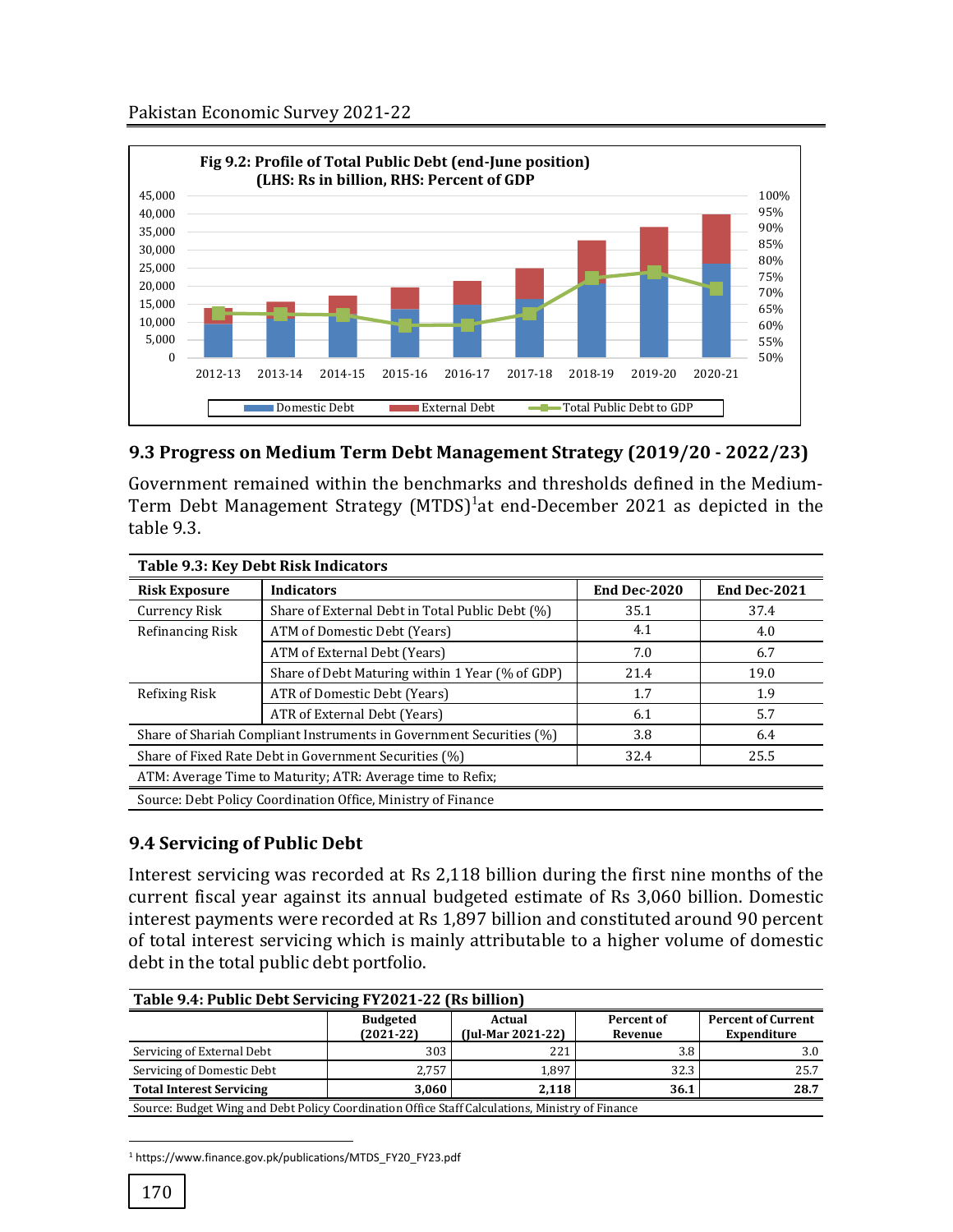# **9.5 Domestic Debt**

Domestic debt comprises of three main categories; (i) permanent debt (medium and long-term); (ii) floating debt (short-term); and (iii) unfunded debt (primarily made up of various instruments available under National Savings Schemes).

Inline with the Public Debt Act 1944, the Government issues three broad types of marketable securities to raise debt i.e., Treasury Bills (T-bills), Pakistan Investment Bonds (PIBs),and Government Ijara Sukuk (GIS).

- T-bills are short-term securities and have maturities of 12-Months or less at the time of issuance.
- PIBs are longer-term securities and have maturities of more than 12-Months at the time of issuance. PIBs pay the entire face value on maturity and also pay profits at regular intervals until maturity. PIBs can be further categorized as Fixed-rate PIBs and Floating-rate PIBs.
	- Fixed-rate PIBs pay a fixed amount of profit on each profit payment date.
	- Floating-rate PIBs pay a variable amount of profit on each profit payment date. The profit rate is determined by adding a spread to an underlying reference rate such as 3 or 6- Month T-bills yield.
- Shariah-compliant Government securities program has also been in place since 2008-09. However, it still constitutes a small proportion of overall Government domestic securities portfolio. Government is aiming to increase the share of Shariahcompliant securities to at-least 10 percent in total Government securities portfolio by the end-June 2023 as stipulated in Medium Term Debt Strategy of Pakistan. Government has issued ample amount of Sukuks during the ongoing fiscal year, which led to increase in share of Sukuk in total Government securities portfolio to 8 percent at end-March 2022, while it was only 4 percent at end-June 2021.

## **9.5.1 Domestic Borrowing Operations**

Domestic debt was recorded at Rs 28,076billion at end-March 2022, registering an increase of Rs 1,811 billion during the first nine months of the current fiscal year. Following are the highlights of domestic borrowing operations during the ongoing fiscal year:

- Domestic borrowing was made entirely from the financial markets;
- Government borrowed entirely through medium-to-long-term domestic debt instruments for financing of its fiscal deficit and retirement of short-term debt maturities i.e., the Government retired a portion of Treasury Bills stock amounting to Rs 1.5 trillion which led to a reduction of short-term maturities in-line with the Government's commitment to reduce its Gross Financing Needs;
- An amount of Rs 569 billion was repaid to SBP; and
- Government successfully issued Shariah Compliant Sukuks amounting to around Rs 1.1 trillion. This was the highest ever issuance of Shariah Compliant Securities in any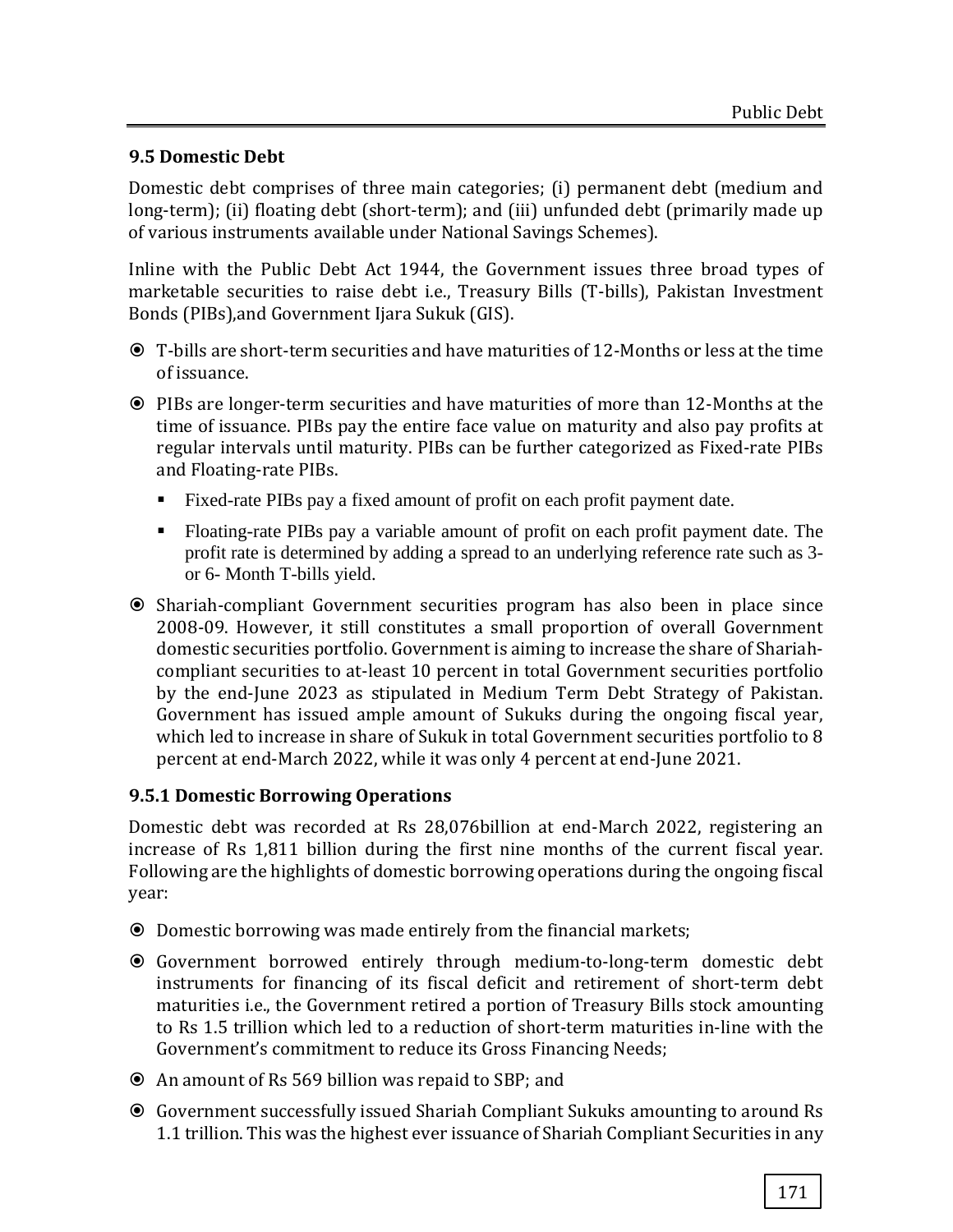financial year. Government has further issued around Rs 0.4trillion worth of Sukuks during April and May 2022 and total issuance of Sukuk accordingly stood at around Rs 1.5trillion during first eleven months of ongoing fiscal year.

## **9.5.2 Domestic Borrowing Pattern**

Medium-to-long-term domestic debt securities remained the main source of funding during first nine months of ongoing fiscal year. Healthy participation was witnessed in the auction of Government securities during the first nine months of FY2021-22, as depicted in figures 9.3-9.6.



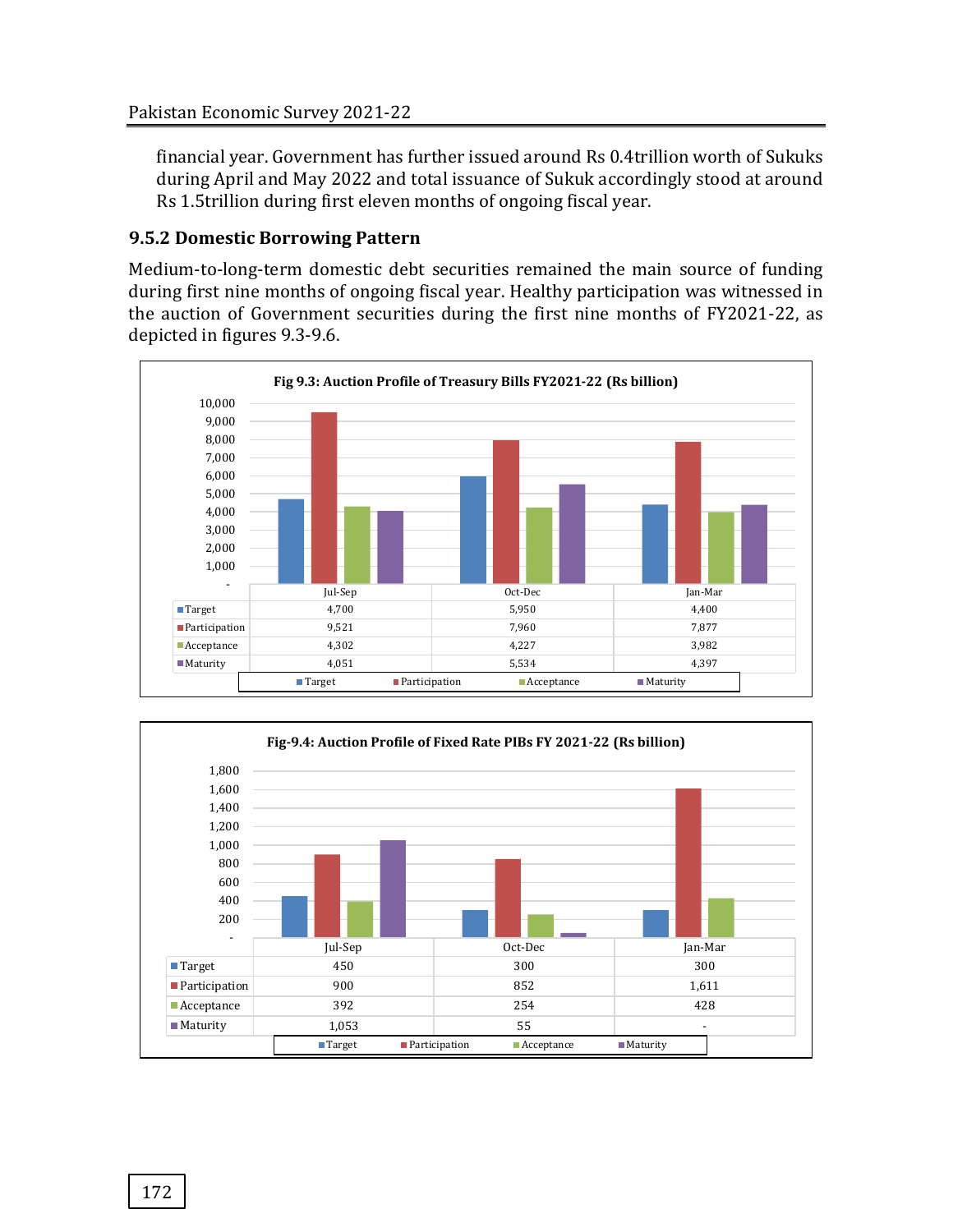



# **9.5.3 Component-Wise Analysis of Domestic Debt**

This section highlights the developments in various components of domestic debt during the first nine months of the current fiscal year:

# **I. Permanent Debt**

l

Permanent debt mainly comprises medium to long-term instruments like PIBs, Government Ijara Sukuks, and Prize Bonds. Permanent debt constituted 67 percent of the domestic debt portfolio and was recorded at Rs 18,714 billion at end-March 2022, representing an increase of Rs 2,803 billion during the first nine months of the ongoing fiscal year. The bifurcation of this increase reveals that Government net mobilization through the issuance of PIBs and GIS was Rs  $1,939$  billion<sup>2</sup> and Rs  $1,111$  billion

<sup>&</sup>lt;sup>2</sup>excluding PIBs held by non-residents amounting to Rs 20 billion, which are recorded as external public debt.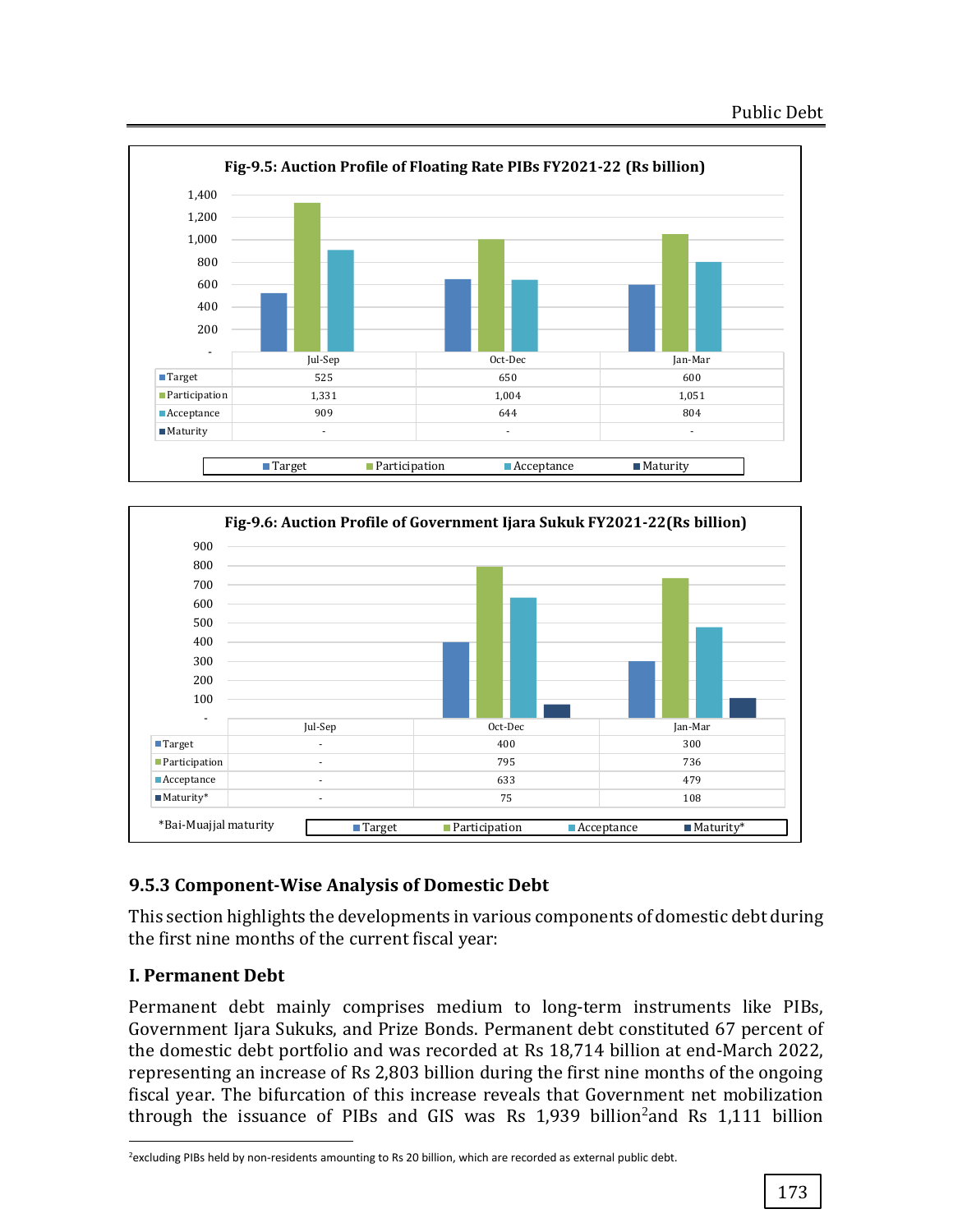respectively, whereas a net retirement amounting to Rs 178 billion and Rs 70 billion was observed in stock of Bai-Muajjal Sukuk and Prize Bonds, respectively.

# **II. Floating Debt**

Floating debt was recorded at Rs 5,241 billion or around 19 percent of the total domestic debt portfolio at the end-March 2022. During the first nine months of the ongoing fiscal year, a reduction of Rs 1,486 billion was witnessed in the stock of T-bills<sup>3</sup>.

# **III. Unfunded Debt**

The stock of unfunded debt stood at Rs 3,609 billion at end-March 2022, constituting around 13 percent of the total domestic debt portfolio. Unfunded debt recorded a net reduction of Rs 37 billion during the first nine months of the current fiscal year.

In addition to the above, the domestic debt also comprises of; (i) Naya Pakistan Certificates (held by residents only), which amounted to Rs 37 billion at the end-March 2022; and (ii) SBP on-lending to Federal Government against IMF SDR allocation, which amounted to Rs 475 billion at the end-March 2022.



Figure 9.7 summarizes the source wise break-up of domestic debt stock:

| <b>Table 9.5: Outstanding Domestic Debt</b> |                    |              |          |          | (Rs billion) |          |
|---------------------------------------------|--------------------|--------------|----------|----------|--------------|----------|
|                                             | $\mathbf{I}$ un-13 | $I$ un $-21$ | $Mar-22$ |          |              |          |
| <b>Permanent Debt</b>                       | 2,179.0            | 4,659.2      | 12,087.0 | 14,030.7 | 15,910.8     | 18,714.0 |
| Market Loans                                | 2.8                | 2.8          | 2.8      | 2.8      | 2.8          | 2.8      |
| <b>Government Bonds</b>                     | 1.3                | 1.3          | 1.3      | 1.3      | 1.3          | 1.3      |
| Prize Bonds                                 | 389.6              | 851.0        | 893.9    | 734.1    | 443.7        | 373.5    |
| Foreign Exchange Bearer Certificates        | 0.1                | 0.1          | 0.1      | 0.1      | 0.1          | 0.1      |
| <b>Bearer National Fund Bonds</b>           | 0.0                | 0.0          | 0.0      | 0.0      | 0.0          | 0.0      |
| <b>Federal Investment Bonds</b>             | $0.0\,$            | 0.0          | 0.0      | 0.0      | 0.0          | 0.0      |
| Foreign Currency Bearer Certificates        | $0.0^{\circ}$      | 0.0          | 0.1      | 0.1      | 0.1          | 0.1      |
| U.S. Dollar Bearer Certificates             | 0.1                | 0.1          | 0.1      | 0.1      | 0.1          | 0.1      |
| Special U.S. Dollar Bonds                   | 4.3                | 5.1          | 6.7      | 6.9      | 6.5          | 7.5      |
| Pakistan Investment Bonds (PIBs)*           | 1,321.6            | 3,413.3      | 10.933.2 | 12.886.0 | 14.590.0     | 16.529.1 |
| GOP Ijara Sukuk                             | 459.2              | 385.4        | 71.0     | 198.2    | 665.3        | 1,776.3  |
| Bai-Muajjal of Sukuk                        |                    |              | 177.8    | 201.0    | 201.0        | 23.2     |

 $3$ excluding T-bills held by non-residents amounting to Rs 24 billion, which are recorded as external public debt.

 $\overline{\phantom{a}}$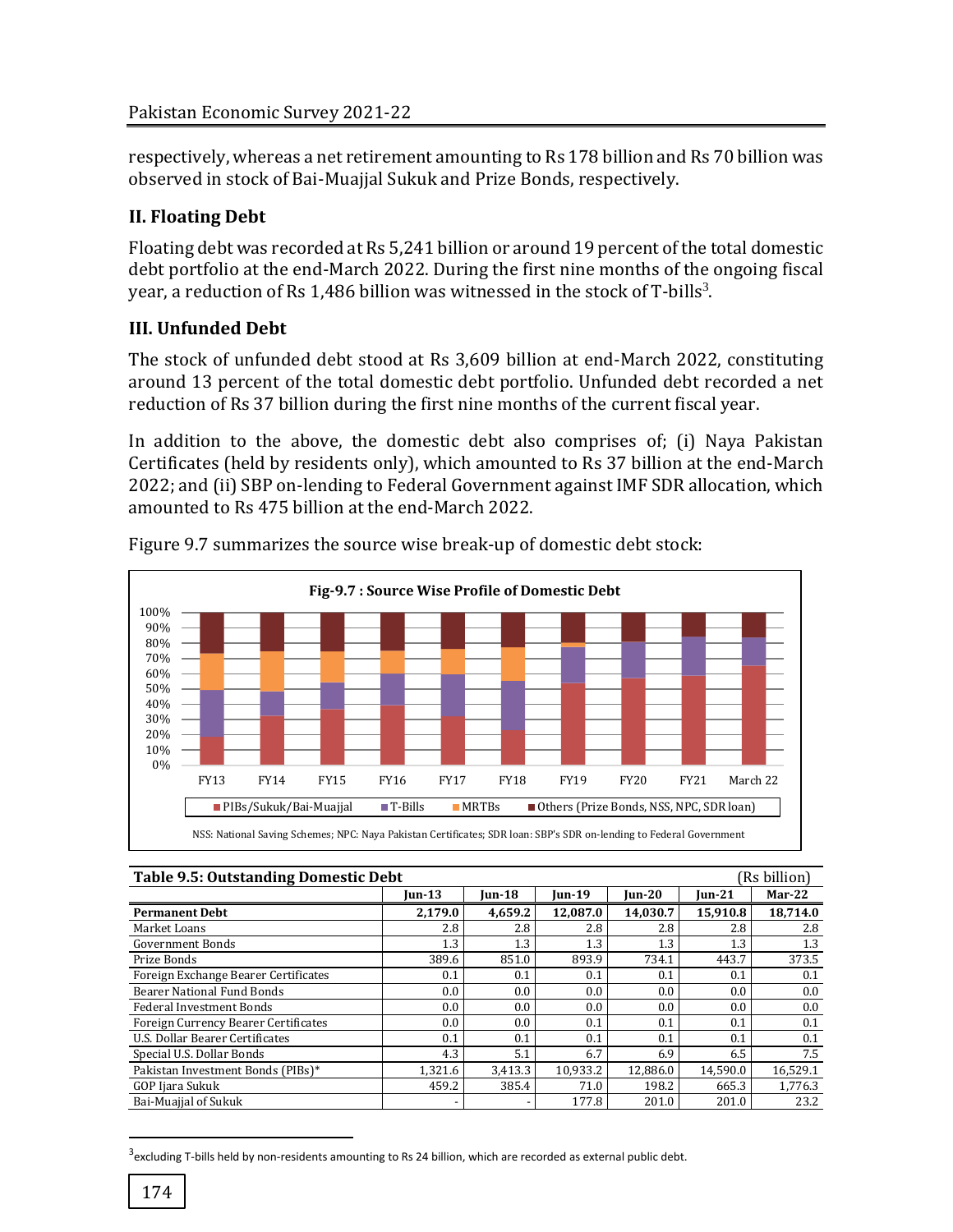| <b>Table 9.5: Outstanding Domestic Debt</b> |                                                                                                                                                                                              |               |               |           |                      | (Rs billion) |  |  |  |  |
|---------------------------------------------|----------------------------------------------------------------------------------------------------------------------------------------------------------------------------------------------|---------------|---------------|-----------|----------------------|--------------|--|--|--|--|
|                                             | <b>Jun-13</b>                                                                                                                                                                                | <b>Jun-18</b> | <b>Jun-19</b> | $ un-20 $ | <b>Jun-21</b>        | Mar-22       |  |  |  |  |
| <b>Floating Debt</b>                        | 5,194.9                                                                                                                                                                                      | 8,889.0       | 5,500.6       | 5,578.3   | 6,680.4              | 5,241.6      |  |  |  |  |
| Market Treasury Bills*                      | 2,919.7                                                                                                                                                                                      | 5,294.8       | 4,930.5       | 5,575.5   | 6,676.9              | 5,190.6      |  |  |  |  |
| MTBs for Replenishment                      | 2,275.2                                                                                                                                                                                      | 3,594.2       | 570.2         | 2.8       | 3.5                  | 50.9         |  |  |  |  |
| Bai Muajjal                                 | 0.0                                                                                                                                                                                          | 0.0           |               |           | 0.0                  | 0.0          |  |  |  |  |
| <b>Unfunded Debt</b>                        | 2,146.5                                                                                                                                                                                      | 2,868.1       | 3,144.1       | 3,673.6   | $3,645.\overline{9}$ | 3,608.5      |  |  |  |  |
| <b>Defence Saving Certificates</b>          | 271.7                                                                                                                                                                                        | 336.2         | 393.4         | 486.2     | 477.2                | 470.4        |  |  |  |  |
| <b>National Deposit Certificates</b>        | 0.0                                                                                                                                                                                          | 0.0           | 0.0           | 0.0       | 0.0                  | 0.0          |  |  |  |  |
| Khass Deposit Certificates                  | 0.3                                                                                                                                                                                          | 0.2           | 0.2           | 0.2       | 0.2                  | 0.2          |  |  |  |  |
| Special Savings Certificates (Reg.)         | 388.2                                                                                                                                                                                        | 381.9         | 413.7         | 427.7     | 421.4                | 398.7        |  |  |  |  |
| Special Savings Certificates (Bearer)       | 0.3                                                                                                                                                                                          | 0.3           | 0.3           | 0.3       | 0.3                  | 0.3          |  |  |  |  |
| Regular Income Certificates                 | 262.6                                                                                                                                                                                        | 347.5         | 489.6         | 572.9     | 599.6                | 619.4        |  |  |  |  |
| <b>Premium Saving Certificates</b>          | 0.0                                                                                                                                                                                          | 0.0           | 0.0           | 0.0       | 0.0                  | 0.0          |  |  |  |  |
| <b>Bahbood Savings Certificates</b>         | 528.4                                                                                                                                                                                        | 794.9         | 914.5         | 997.8     | 1.000.4              | 1,009.2      |  |  |  |  |
| Short Term Savings Certificates             | 4.0                                                                                                                                                                                          | 4.3           | 5.1           | 24.3      | 4.0                  | 3.9          |  |  |  |  |
| <b>Khass Deposit Accounts</b>               | 0.3                                                                                                                                                                                          | 0.3           | 0.3           | 0.3       | 0.3                  | 0.3          |  |  |  |  |
| <b>Savings Accounts</b>                     | 22.3                                                                                                                                                                                         | 38.3          | 38.2          | 42.7      | 43.2                 | 50.8         |  |  |  |  |
| <b>Special Savings Accounts</b>             | 346.2                                                                                                                                                                                        | 549.0         | 416.6         | 617.3     | 581.4                | 542.8        |  |  |  |  |
| MahanaAmdani Accounts                       | 2.0                                                                                                                                                                                          | 1.7           | 1.6           | 1.5       | 1.5                  | 1.5          |  |  |  |  |
| Pensiones' Benefit Account                  | 179.9                                                                                                                                                                                        | 274.9         | 318.3         | 352.2     | 368.5                | 384.2        |  |  |  |  |
| Shuhadas Family Welfare Account             |                                                                                                                                                                                              |               | 0.0           | 0.1       | 0.1                  | 0.1          |  |  |  |  |
| <b>National Savings Bonds</b>               | 0.2                                                                                                                                                                                          | 0.1           | 0.1           |           |                      |              |  |  |  |  |
| Postal Life Insurance Schemes               | 67.1                                                                                                                                                                                         | 46.7          | 47.9          | 48.5      | 47.2                 | 47.2         |  |  |  |  |
| <b>GP</b> Fund                              | 73.1                                                                                                                                                                                         | 91.7          | 104.3         | 101.5     | 100.8                | 79.5         |  |  |  |  |
| Naya Pakistan Certificate                   |                                                                                                                                                                                              |               |               |           | 28.2                 | 37.2         |  |  |  |  |
| <b>SBP SDR on-lending to GOP</b>            |                                                                                                                                                                                              |               |               |           |                      | 474.9        |  |  |  |  |
| <b>Total Domestic Debt</b>                  | 9,520.4                                                                                                                                                                                      | 16,416.3      | 20,731.8      | 23,282.5  | 26,265.4             | 28,076.3     |  |  |  |  |
| Source: State Bank of Pakistan              | *Government Securities held by non-residents are deducted from PIBs and T-bills and are reflected in External Public Debt due to<br>remain consistent with international reporting standard. |               |               |           |                      |              |  |  |  |  |

## **9.5.4 Secondary Market Activities in the Marketable Government Securities**

The secondary market of Government domestic securities is liquid and well developed. During the first nine months of FY2021-22, outright trading volumes clocked in at around Rs 32 trillion, showing a marginal decrease of 1 percent compared to the corresponding period of last year. This translates into the average daily trading volume of Rs 171.1 billion (Table 9.6).

| Table 9.6: Secondary Market Outright Trading Volume |         |         |                        | (Rs billion)           |
|-----------------------------------------------------|---------|---------|------------------------|------------------------|
| <b>Security</b>                                     | 2019-20 | 2020-21 | <b>Jul-Mar 2020-21</b> | <b>Jul-Mar 2021-22</b> |
| 3 Month T-Bills                                     | 14,260  | 11,942  | 8,305                  | 9,749                  |
| 6 Month T-Bills                                     | 3,660   | 7,080   | 5,389                  | 10,514                 |
| 12 Month T-Bills                                    | 6,914   | 5,400   | 5,129                  | 686                    |
| Sub Total (A)                                       | 24,835  | 24,421  | 18,823                 | 20,948                 |
| 2 Year PIBs                                         |         | 39      | 28                     | 473                    |
| 3 Year PIBs                                         | 3,024   | 8,527   | 7,122                  | 7,006                  |
| 5 Year PIBs                                         | 1,430   | 2,626   | 2,221                  | 996                    |
| 10 Year PIBs                                        | 1,910   | 1,692   | 1,479                  | 829                    |
| 15 Year PIBs                                        | 15      | 40      | 25                     | 45                     |
| 20 Year PIBs                                        | 17      | 44      | 32                     | 4                      |
| Sub Total (B)                                       | 6,396   | 12,968  | 10,908                 | 9,354                  |
| Govt. Ijara Sukuk (C)                               | 4,817   | 3,542   | 2,469                  | 1,694                  |
| Grand Total (A+B+C)                                 | 36,047  | 40,932  | 32,199                 | 31,996                 |
| Daily Average volume                                | 146.5   | 165.7   | 171.3                  | 171.1                  |
| Source: State Bank of Pakistan                      |         |         |                        |                        |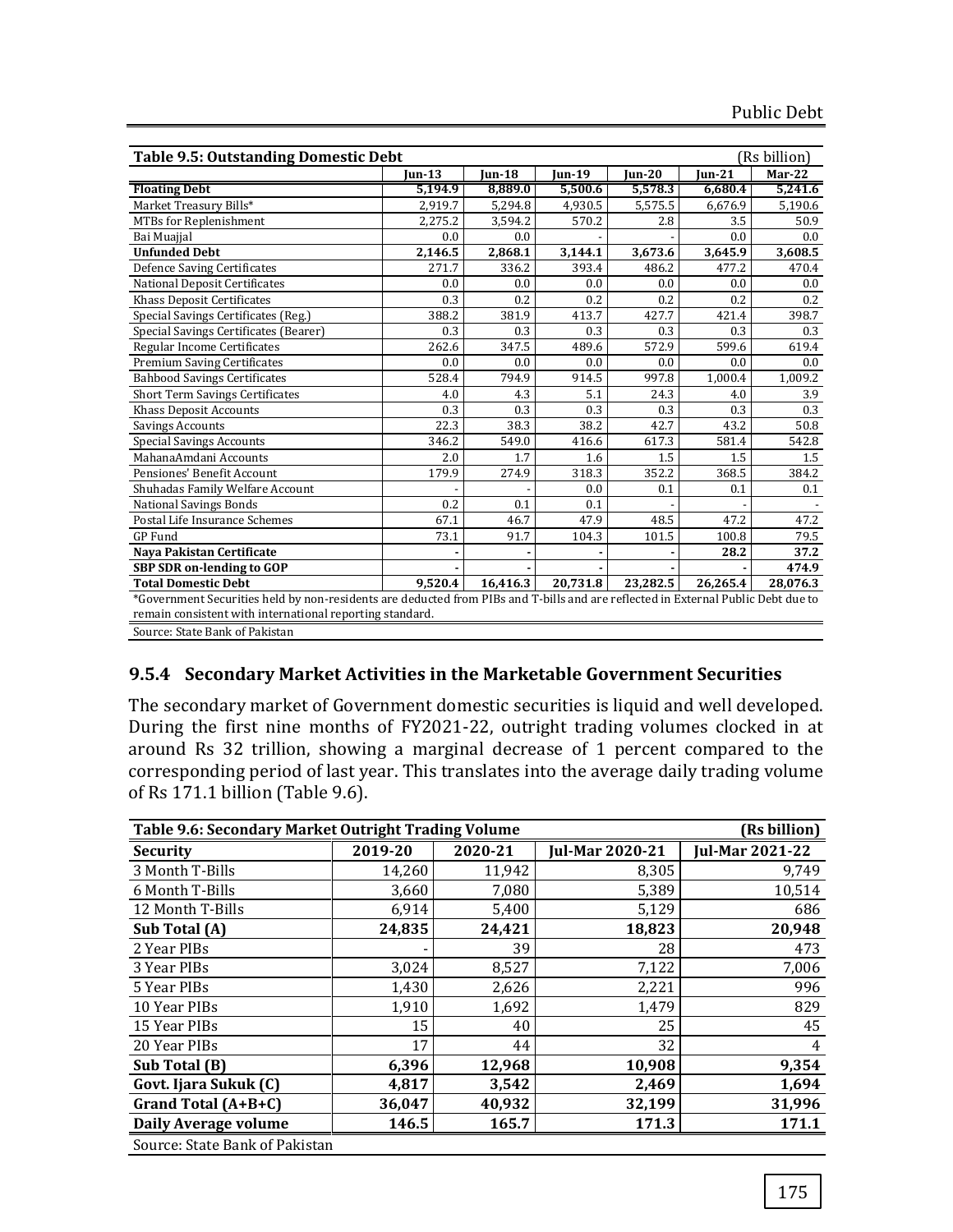Due to a significant increase in the interest rate during FY2021-22, notable changes in security-wise outright volumes were witnessed. The volume of T-Bills increased, while overall volumes of PIBs (fixed and floating) declined. Among PIBs, floating-rate PIBs witnessed a robust increase as outright trade of 2-year floating-rate PIBs increased on the back of strong primary issuance. Out of Rs 7 trillion outright trades in 3-year PIBs, Rs 4.9 trillion (70 percent) was in floating-rate instruments. Higher primary market issuance and large outstanding stocks contributed to high trading volumes. On the longer end, secondary market trading volume of 5- and 10-year PIBs decreased by 55 percent and 44 percent, respectively. Among 5-Year and 10-Year PIBs, primary issuance of floaters remained minimum, while consistent issuance of fixed-rate PIBs contributed to relatively higher outright volumes in the fixed-rate instruments;

T-Bills outright volume during the first nine months of FY2021-22 continued to constitute a major share (65 percent) of total outright volume. T-Bills outright trade volume clocked in at Rs 21 trillion during the period, exhibiting an increase of 11 percent compared to that of the same period of the preceding year. Tenor-wise outright volumes, however, changed drastically during the period under review as 3- and 6-Month T Bills outright volumes increased by around 17 percent and 95 percent, while that of 12- Month decreased by 87 percent.

Outright trade-in GoP Ijara Sukuks (GISs) continue to decline despite strong primary market issuances during the current fiscal year. GIS worth Rs 1.7 trillion were outright traded during the first nine months of FY2021-22, reflecting a decline of 31 percent compared to volumes registered during the same period of the preceding year. The significant drop in GIS outright volume indicates Islamic banks' preference to buy and hold securities.



# **9.5.5 Repo Market and Secondary Market Yield**

During the first nine months of FY2021-22, repo market volumes averaged Rs 33 trillion showing a growth of 40 percent compared to the corresponding period of the preceding year. Banks heavily rely on the repo market to manage their short-term liquidity. Overnight repo deals accounted for 81 percent of total repo trade volumes, while 1- and 2-week tenor deals accounted for 12 percent and 4 percent of the volumes, respectively.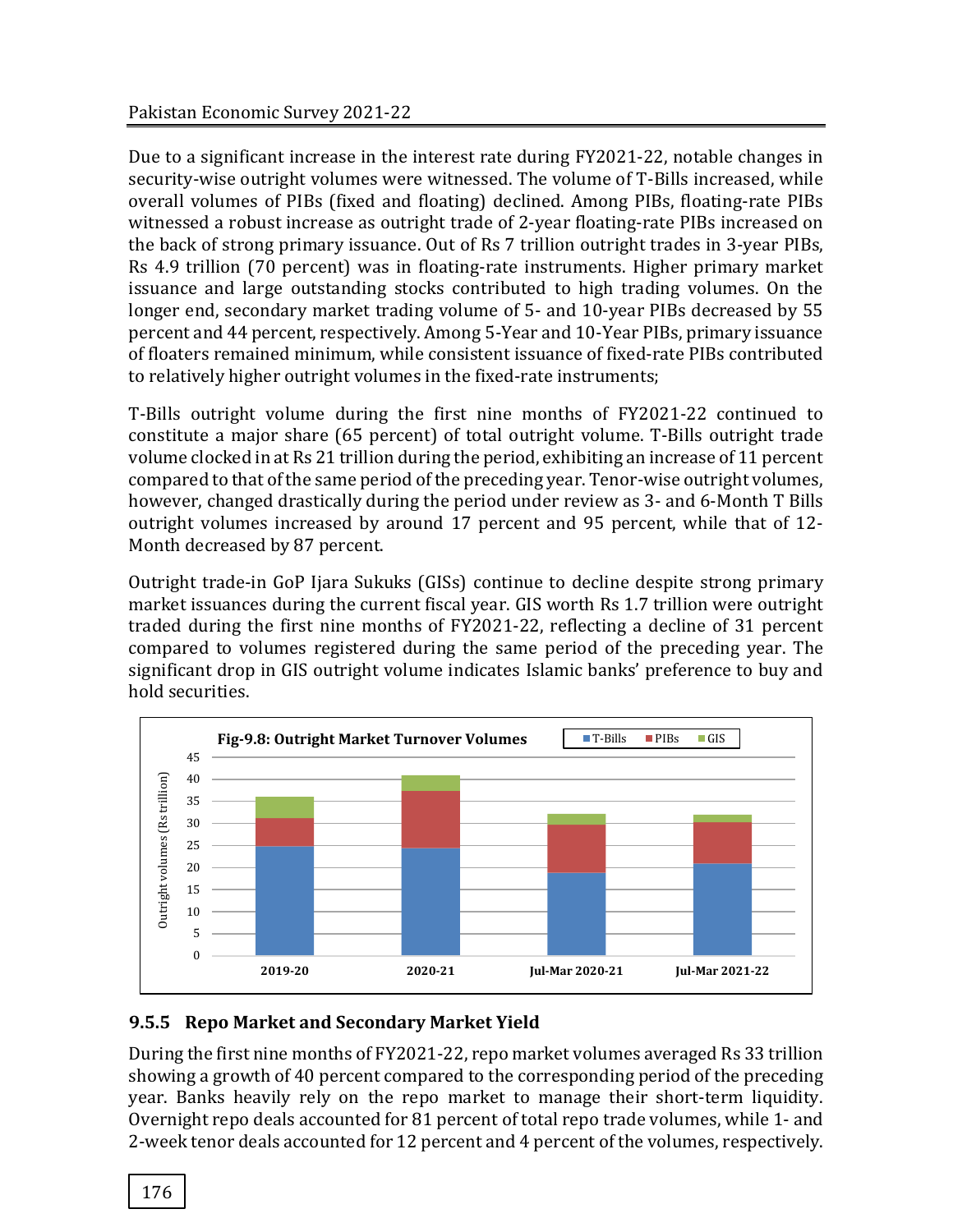|              | Table-9.7: Government Security-Based Transactions |                               |                |         |                                  |         |         |         |  |  |  |  |
|--------------|---------------------------------------------------|-------------------------------|----------------|---------|----------------------------------|---------|---------|---------|--|--|--|--|
| <b>Type</b>  |                                                   | <b>Volume (Rs in billion)</b> |                |         | <b>Market Share (Percentage)</b> |         |         |         |  |  |  |  |
|              | 2019-20                                           | 2020-21                       | <b>Iul-Mar</b> | Jul-Mar | 2019-20                          | 2020-21 | Jul-Mar | Jul-Mar |  |  |  |  |
|              |                                                   |                               | 2020-21        | 2021-22 |                                  |         | 2020-21 | 2021-22 |  |  |  |  |
| Repo         | 35,182                                            | 32.111                        | 23.743         | 33,306  | 49                               | 44      | 42      | 51      |  |  |  |  |
| Outright     | 36.047                                            | 40.932                        | 32.199         | 31.996  | 51                               | 56      | 58      | 49      |  |  |  |  |
| <b>Total</b> | 71.229                                            | 73.043                        | 55,942         | 65,302  | 100                              | 100     | 100     | 100     |  |  |  |  |
|              | Source: State Bank of Pakistan                    |                               |                |         |                                  |         |         |         |  |  |  |  |

At the beginning of FY2021-22, the yield curve was upward sloping. SBP policy rate had anchored the left end of the yield curve (short-term rates) to around 7 percent while the term structure of long-term rates was normal with a 10-year rate at 10 percent. During the first nine months of FY2021-22, SBP increased the policy rate by a cumulative 275 bps. This resulted in an upward shift in the yield curve with an increase more pronounced in short-term rates and long-term rates being flat at around 12 percent. However, short-term rates (up to 1 year) continue to be positively sloped.



# **9.6 External Public Debt**

External public debt was recorded at US\$ 88.8 billion at end-March 2022, increasing by around US\$ 2.3 billion during the first nine months of the current fiscal year. This increase reveals the following:

- The debt stock of multilateral and bilateral sources increased by US\$ 2.9 billion. Gross inflows of around US\$ 1 billion were recorded from the IMF under the Extended Fund Facility (EFF), US\$ 0.8 billion from Development Bank (IDB), and US\$ 3 billion in form of Saudi time deposits. Overall, multilateral and bilateral loans are mostly contracted on concessional terms (low cost and longer tenor);
- The debt stock of commercial loans registered a net decrease of around US\$ 1.5 billion. It was mainly due to repayment of maturity from Chinese commercial banks amounting of US\$ 2.3 billion in March 2022. However, this amount is expected to be received in June 2022;
- The Government raised US\$ 2 billion through international bond issuances (US\$ 1 billion Eurobonds in July 2021 and US\$ 1 billion Sukuk in January 2022) while it also repaid US\$ 1 billion against maturing Sukuk. Therefore, stock of Eurobonds/Sukuks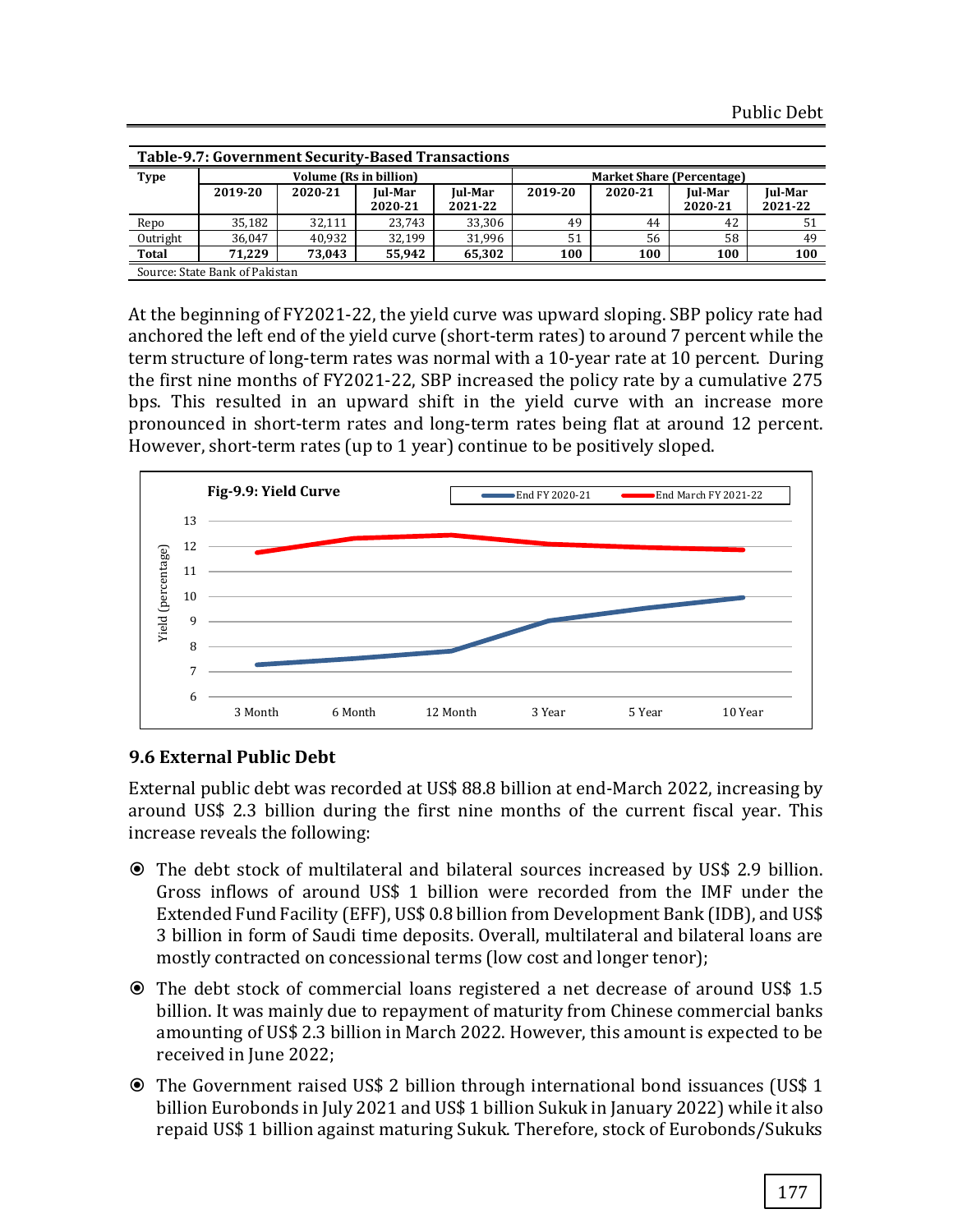witnessed net increase of US\$ 1 billion during first nine months of ongoing fiscal year;

- The stock of Pakistan Banao Certificates and Naya Pakistan Certificates cumulatively increased by US\$ 0.5 billion; and
- The stock of non-resident investment in Government securities (T-bills & PIBs) decreased by US\$ 0.6 billion.

Pakistan's external public debt is derived from four key sources, with around 49 percent coming from multilateral loans, 30 percent from bilateral loans, 11 percent from commercial loans4, and 10 percent from Eurobonds/Sukuk. Figure 9.10 summarizes the component-wise break-up of external public debt stock:



| Table-9.8: External Public Debt                                                                                       |                                                                                                                                  |                          |               |           |           |          |  |  |  |
|-----------------------------------------------------------------------------------------------------------------------|----------------------------------------------------------------------------------------------------------------------------------|--------------------------|---------------|-----------|-----------|----------|--|--|--|
| (US\$ in million)                                                                                                     | <b>Iun-13</b>                                                                                                                    | <b>Jun-18</b>            | <b>Iun-19</b> | $ un-20 $ | $I$ un-21 | $Mar-22$ |  |  |  |
| A. External Public Debt (1+2)                                                                                         | 48,139                                                                                                                           | 70,237                   | 73,449        | 77,994    | 86,457    | 88,765   |  |  |  |
| 1. Government External Debt (i+ii)                                                                                    | 43,752                                                                                                                           | 64,142                   | 67.800        | 70,314    | 79,073    | 81,294   |  |  |  |
| i) Long term (>1 year)                                                                                                | 43,488                                                                                                                           | 62,525                   | 66,536        | 68,773    | 78,215    | 79,863   |  |  |  |
| Paris Club                                                                                                            | 13,548                                                                                                                           | 11,643                   | 11,235        | 10,924    | 10,726    | 9,708    |  |  |  |
| Multilateral                                                                                                          | 24,198                                                                                                                           | 28,102                   | 27,788        | 30,898    | 33,836    | 34,513   |  |  |  |
| Other Bilateral                                                                                                       | 3,939                                                                                                                            | 8,674                    | 12,717        | 13,428    | 14,821    | 17,151   |  |  |  |
| Euro/Sukuk Global Bonds                                                                                               | 1,550                                                                                                                            | 7,300                    | 6,300         | 5,300     | 7,800     | 8,800    |  |  |  |
| Military Debt                                                                                                         | 71                                                                                                                               |                          |               |           |           |          |  |  |  |
| Commercial Loans/Credits                                                                                              | $\Omega$                                                                                                                         | 6,806                    | 8,470         | 8,068     | 9,696     | 8,210    |  |  |  |
| Local Currency Securities (PIBs)                                                                                      | $\overline{c}$                                                                                                                   |                          |               | 96        | 463       | 96       |  |  |  |
| Saudi Fund for Development (SFD)                                                                                      | 180                                                                                                                              | $\overline{\phantom{0}}$ |               |           |           |          |  |  |  |
| NBP/BOC deposits/PBC*                                                                                                 | $\theta$                                                                                                                         | $\overline{\phantom{0}}$ | 26            | 59        | 65        | 58       |  |  |  |
| Naya Pakistan Certificate*                                                                                            | $\theta$                                                                                                                         | $\overline{\phantom{0}}$ |               |           | 809       | 1,327    |  |  |  |
| ii) Short term (<1 year)                                                                                              | 264                                                                                                                              | 1,617                    | 1,264         | 1,542     | 858       | 1,431    |  |  |  |
| Multilateral                                                                                                          | 256                                                                                                                              | 961                      | 778           | 814       | 506       | 1,301    |  |  |  |
| Local Currency Securities (T-bills)                                                                                   | 8                                                                                                                                | $\Omega$                 | $\Omega$      | 586       | 352       | 130      |  |  |  |
| Commercial Loans/Credits                                                                                              | $\Omega$                                                                                                                         | 655                      | 486           | 141       |           |          |  |  |  |
| 2. From IMF                                                                                                           | 4,387                                                                                                                            | 6,095                    | 5,648         | 7,680     | 7,384     | 7,471    |  |  |  |
| i) Federal Government                                                                                                 | 1,519                                                                                                                            |                          |               | 2,833     | 3,437     | 4,368    |  |  |  |
| ii) Central Bank                                                                                                      | 2.868                                                                                                                            | 6,095                    | 5,648         | 4.847     | 3,947     | 3,103    |  |  |  |
|                                                                                                                       | *: Naya Pakistan Certificate and Pakistan Banao Certificates (PBC) are issued by Government of Pakistan for overseas Pakistanis. |                          |               |           |           |          |  |  |  |
| Source: Ministry of Economic Affairs, State Bank of Pakistan and Debt Policy Coordination Office, Ministry of Finance |                                                                                                                                  |                          |               |           |           |          |  |  |  |

<sup>4</sup> Including non-resident investments in domestic Government securities, Naya Pakistan Certificates and Pakistan Banao Certificates.

l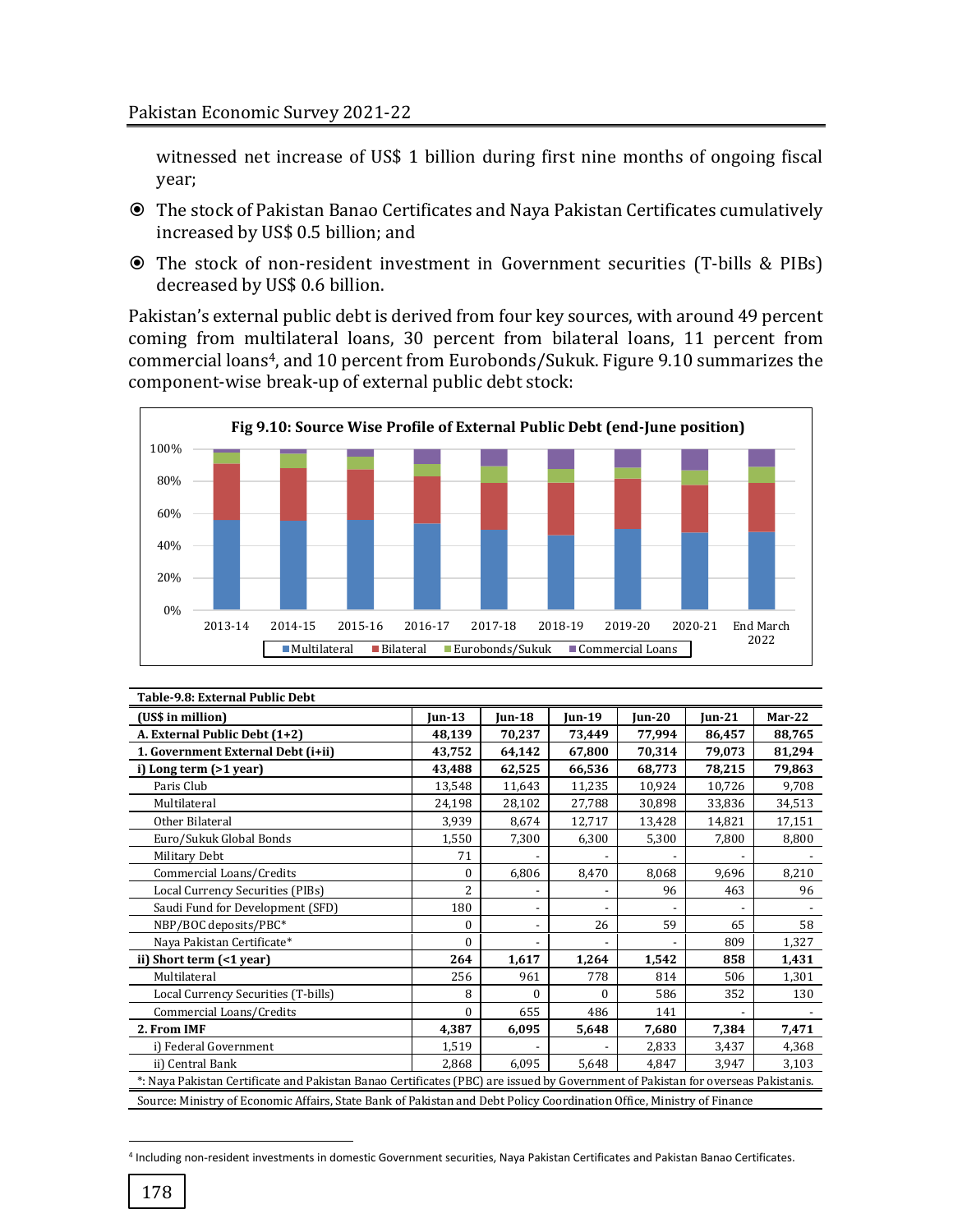# **9.6.1 External Public Debt Inflows and Outflows**

## **(a) Inflows**

Gross external loan disbursements were recorded at US\$ 12,779 million<sup>5</sup> during the first nine months of FY2021-22, the details of which are as follows:

- Disbursements from multilateral sources amounted to US\$ 4,929 million and accounted for 39 percent of the total disbursements. The main contributors were Asian Development Bank (ADB), Islamic Development Bank (IDB), World Bank, and IMF. The disbursements from the IMF were part of the ongoing EFF program while inflows from ADB and World Bank were targeted towards energy, finance, and infrastructure development and to address the pandemic repercussions;
- Bilateral sources contributed US\$ 3,228 million or 25 percent in total disbursements. Out of this, the Saudi deposits amounted to US\$ 3,000 million;
- Disbursements through international bonds amounted to US\$ 2,000 million; and
- Commercial loans contributed US\$ 2,623 million in total disbursements. These inflows were mostly taken for refinancing the existing commercial maturities.

## **(b) Outflows**

External public debt repayments were recorded at US\$ 8,139 million during the first nine months of FY2021-22 as compared with US\$ 5,148 million during the same period last year. This increase in repayments is primarily due to; (i) resumption of debt repayment to bilateral creditors in the third quarter of FY2021-22, which were deferred under Debt Service Suspension Initiative (DSSI); (ii) US\$ 1,000 million International Sukuk maturity in October 2021; and (iii) higher repayment of commercial loans maturities as stated above.

Interest payments were recorded at US\$ 1,297 million during the first nine months of FY2021-22 as compared to US\$ 1,080 million during the same period of the preceding year. The main factors which increased the external interest servicing during the ongoing fiscal year were (i) resumption of interest payments to bilateral creditors in the third quarter of FY2021-22, which were deferred under DSSI; (ii) increase in global interest rates; and (iii) higher interest servicing against commercial loan portfolio and Eurobonds. The source wise details of external public debt inflows and outflows over the last few years are depicted in table 9.11.

| Table 9.9: Source Wise External Public Debt Inflows and Outflows (Fiscal Year-wise) |       |       |        |        |        |        |        |            |  |  |
|-------------------------------------------------------------------------------------|-------|-------|--------|--------|--------|--------|--------|------------|--|--|
| (US\$ in million)                                                                   | 2015  | 2016  | 2017   | 2018   | 2019   | 2020   | 2021   | Jul-Mar 22 |  |  |
| <b>DISBURSEMENTS</b>                                                                |       |       |        |        |        |        |        |            |  |  |
| Multilateral                                                                        | 5,435 | 5,766 | 3166   | 2,813  | 2,021  | 8,329  | 4,810  | 4,929      |  |  |
| Bilateral                                                                           | 867   | 1.040 | 1,941  | 1,971  | 4,377  | 1,398  | 1,275  | 3,228      |  |  |
| Bonds                                                                               | 1,000 | 500   | 1,000  | 2,500  |        |        | 2,500  | 2,000      |  |  |
| Commercial / Other                                                                  | 150   | 1.387 | 4.426  | 3,716  | 4.098  | 3,347  | 4,721  | 2,623      |  |  |
| <b>Total Inflows (A)</b>                                                            | 7,452 | 8,693 | 10.533 | 11,000 | 10,496 | 13,074 | 13,306 | 12,779     |  |  |
| <b>REPAYMENTS</b>                                                                   |       |       |        |        |        |        |        |            |  |  |
| Multilateral                                                                        | 2,407 | 1.274 | 1,255  | 1,403  | 1,750  | 2.199  | 3.391  | 2,482      |  |  |
| Bilateral                                                                           | 407   | 440   | 1,200  | 793    | 970    | 783    | 100    | 497        |  |  |

l <sup>5</sup> Excluding disbursement from Pakistan Banao Certificates, NPCs and non-resident investment in Government securities.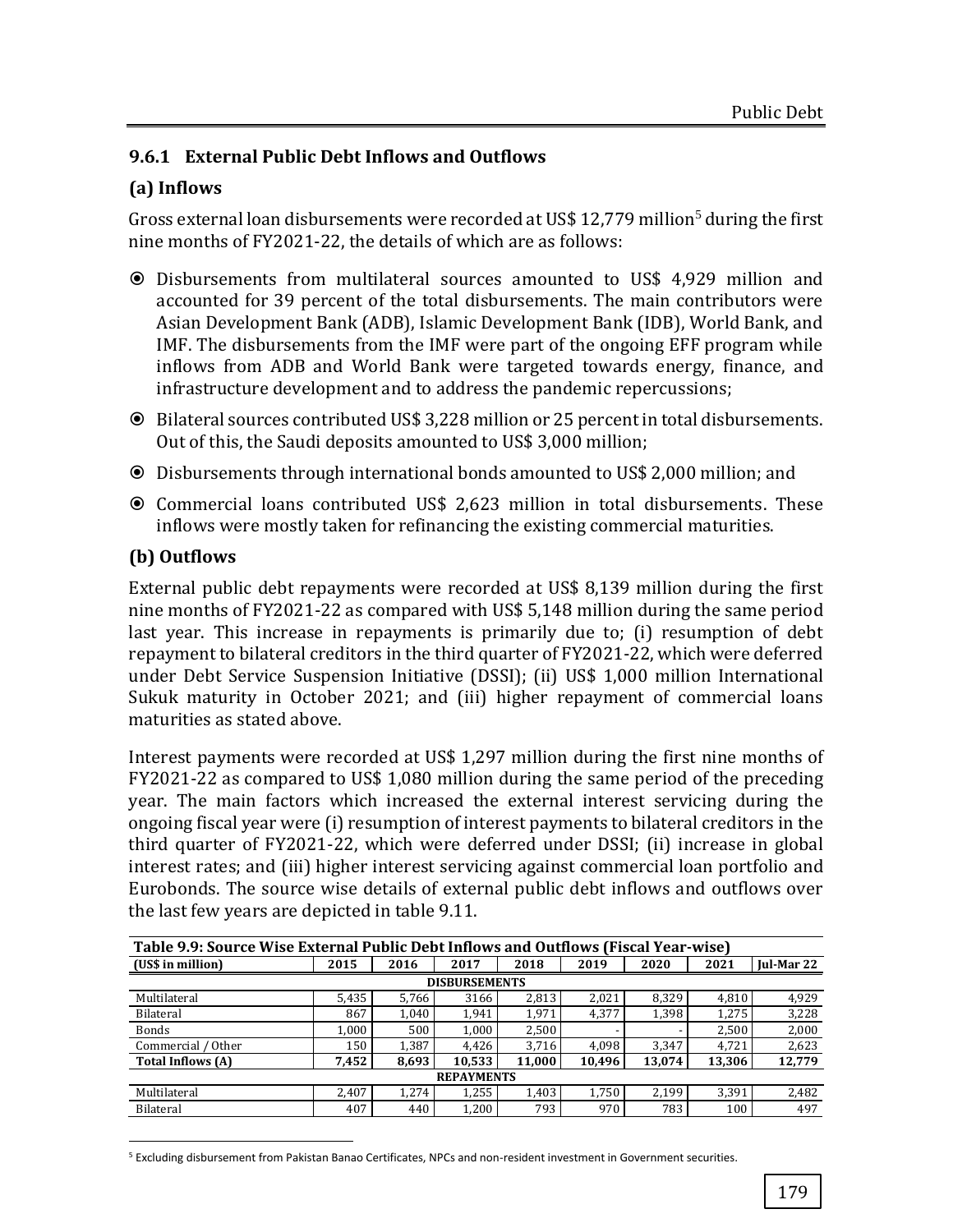| Table 9.9: Source Wise External Public Debt Inflows and Outflows (Fiscal Year-wise)                                   |       |       |       |       |       |        |       |                   |  |  |
|-----------------------------------------------------------------------------------------------------------------------|-------|-------|-------|-------|-------|--------|-------|-------------------|--|--|
| (US\$ in million)                                                                                                     | 2015  | 2016  | 2017  | 2018  | 2019  | 2020   | 2021  | <b>Iul-Mar 22</b> |  |  |
| <b>Bonds</b>                                                                                                          |       | 500   | 750   |       | 1,000 | 1,000  |       | 1,000             |  |  |
| Commercial / Other                                                                                                    | 686   | 1000  | 1922  | 1995  | 3634  | 5061   | 3,444 | 4,160             |  |  |
| <b>Total Repayments (B)</b>                                                                                           | 3.500 | 3,213 | 5,127 | 4,190 | 7,355 | 9,043  | 6,936 | 8,139             |  |  |
|                                                                                                                       |       |       |       |       |       |        |       |                   |  |  |
| Net Inflows (A-B)                                                                                                     | 3,952 | 5.480 | 5,406 | 6.809 | 3,140 | 4.031  | 6.370 | 4,640             |  |  |
| <b>INTEREST PAYMENTS</b>                                                                                              |       |       |       |       |       |        |       |                   |  |  |
| Multilateral                                                                                                          | 258   | 290   | 381   | 485   | 584   | 637    | 639   | 446               |  |  |
| Bilateral                                                                                                             | 385   | 380   | 441   | 444   | 541   | 484    | 115   | 230               |  |  |
| <b>Bonds</b>                                                                                                          | 300   | 354   | 366   | 423   | 503   | 396    | 362   | 340               |  |  |
| Commercial / Other                                                                                                    | 32    | 102   | 124   | 332   | 475   | 515    | 337   | 282               |  |  |
| <b>Total Interest Payments (C)</b>                                                                                    | 975   | 1,127 | 1.313 | 1,684 | 2,103 | 2,032  | 1,453 | 1,297             |  |  |
| Total Debt Servicing (B+C)                                                                                            | 4.475 | 4,340 | 6.440 | 5.874 | 9.458 | 11.075 | 8,389 | 9,436             |  |  |
| Note: Above data excludes disbursements from Naya Pakistan Certificate, Pakistan Banao Certificates, and non-resident |       |       |       |       |       |        |       |                   |  |  |
| investment in Government domestic securities                                                                          |       |       |       |       |       |        |       |                   |  |  |
| Source: Ministry of Economic Affairs and State Bank of Pakistan                                                       |       |       |       |       |       |        |       |                   |  |  |

## **9.6.2 Impact of Exchange Rate Fluctuations**

External loans are contracted in various currencies; however, disbursements are effectively converted into Pak Rupee. Since Pak Rupee is not an internationally traded currency, other international currencies are bought and sold via selling and buying of the US Dollar. Hence, the currency exposure of foreign debt originates from two sources: US Dollar/other foreign currencies and Pak Rupee/US Dollar. Thus, any movement in international currencies (in which debt is contracted) and PKR vis-à-vis US Dollar can change the dollar and Pak Rupee value of external debt respectively. It must, however, be taken into account that domestic debt does not carry currency risk since it is denominated in Pak Rupee.

In addition to net external inflows, the following factors influenced the movement in external public debt stock during the first nine months of the current fiscal year:

- In US Dollar terms, revaluation gain owing to appreciation of the US Dollar against other international currencies decreased the external public debt stock by around US\$ 1.6billion. This decrease was mainly driven by an appreciation of the US Dollar against the Japanese Yen by 10 percent, the Euro by 7 percent, the Pound Sterling by 6 percent, and Special Drawing Right (SDR) by 3 percent;
- The above-mentioned translational gain on account of the appreciation of the US Dollar against other international currencies was offset by the depreciation of the Pak Rupee against the US Dollar by around 17 percent which led to increasing the Rupee value of external debt by around Rs 2.3 trillion.

## **9.6.3 International Capital Markets Issuances**

In July 2021, Pakistan successfully raised US\$ 1 billion through multi-tranche tap issuance of 5-, 10- and 30-year Eurobonds under the 'Euro Medium Term Note Program'.

Furthermore, in January 2022, the Government of Pakistan raised US\$ 1 billion through the issuance of International Sukuk under the 'Trust Certificate Issuance Program. This is the first time that Government has issued International Sukuk with 7 Year maturity and at market-clearing price i.e., zero issuance premium. The transaction was a success